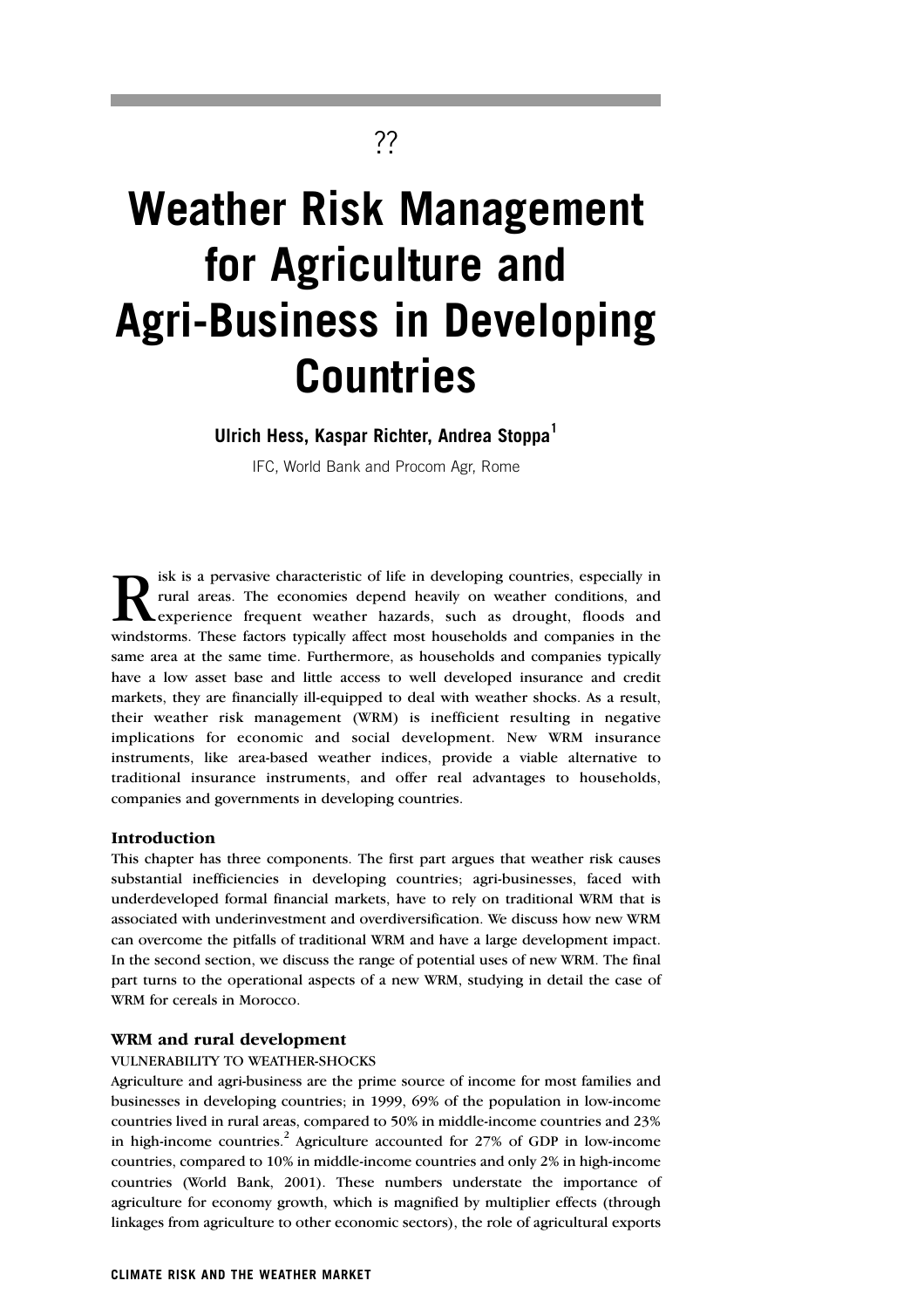#### $\mathfrak{D}$

**WEATHER RISK MANAGEMENT FOR AGRICULTURE AND AGRI-BUSINESS IN DEVELOPING COUNTRIES** as a foreign exchange earner, and the overriding importance of subsistence farming for the livelihood of the bulk of the population.

Agriculture is inherently dependent on the vagaries of weather, such as the variation in rainfall. This leads to production (or yield) risk, and affects the farmers' ability to repay debt, to meet land rents and to cover essential living costs for their families. But the effects of weather events also matter for rural lending institutions and agri-businesses, as they determine the risk exposure of borrowers and input providers. With weather conditions affecting a large share of business activity, many developing countries in Sub-Saharan Africa and other parts of the world display a high sensitivity of both agricultural and GDP to fluctuations in rainfall (Benson and Clay, 1998 and Guillaumont, Guillaumont, Jeanneney and Brun,  $1999)$ .<sup>3</sup> Ultimately, the precariousness of farmers and producers translates into macroeconomic vulnerability.

Developing countries are not just more dependent on weather conditions but also suffer the brunt of natural disasters (due to the hazardous environmental conditions), many of which are caused by weather hazards. According to World Bank (2001), between 1988 and 1997 natural disasters claimed an estimated 50,000 lives a year and caused direct damage valued at more than US\$60 billion a year. Developing countries incurred the vast majority of these costs: 94% of the world's 568 major disasters between 1990 and 1998 took place in developing countries. In Asia, which experiences 70% of the world's floods, the average annual cost of floods over the 1990s was estimated at US\$15 billion. On the basis of current trends, these numbers are likely to rise in the future. The incidence of El Niño events, associated with anomalous floods, droughts and storms, has increased over the last 10 years (Freeman, 1999).

#### TRADITIONAL WRM IS COSTLY AND INEFFECTIVE

Farmers in developing countries have always been exposed to weather risks, and for a long time have developed ways of reducing, mitigating and coping with these risks (Besley, 1995 and Dercon, 2002). Traditional risk management covers actions taken both before (*ex-ante*) and after (*ex-post*) the risky event occurs (Siegel and Alwang, 1999). Examples of *ex-ante* strategies include the accumulation of buffer stocks as precautionary savings and the diversification of income-generating activities through changing labour allocation (working in farm and non-farm small businesses, and seasonal migration) or varying cropping practices (planting different crops, like drought-resistant variants, planting in different fields and staggered over time, intercropping, and relying on low risk inputs). Similarly, companies may self-insure through high capitalisation and diversification of business activities. Communities collectively mitigate weather risks with irrigation projects and conservation tillage that protects soil and moisture. Examples for ex-post strategies range from farmers seeking off-farm employment, to distress sales of livestock and other farm assets, to withdrawal of children from school for farm labour, and to borrowing funds from family, friends and neighbours (Hanan and Skoufias, 1998).

While such risk management has assisted developing countries in coping with weather risks (Hazell, Pomareda, and Valdes, 1986), it has important shortfalls. These strategies are costly, as they often lower vulnerability in the short term at the expense of higher vulnerability over the longer term. For example, when a farmer diversifies he gives up higher income due to specialisation in return for a lower variability of income. Equally, a farmer who sells productive assets, like draught oxen, to make ends meet lowers his future income stream. Similarly, a company misses out on profitable business opportunities if it decides to draw credit below its optimal level in order to keep a credit reserve in case of a weather shock.

Additionally, some of the informal risk management strategies are ineffective to deal with weather risks. Weather-related events constitute covariate risk, as they typically affect many households in a community or region at the same time. Yet, in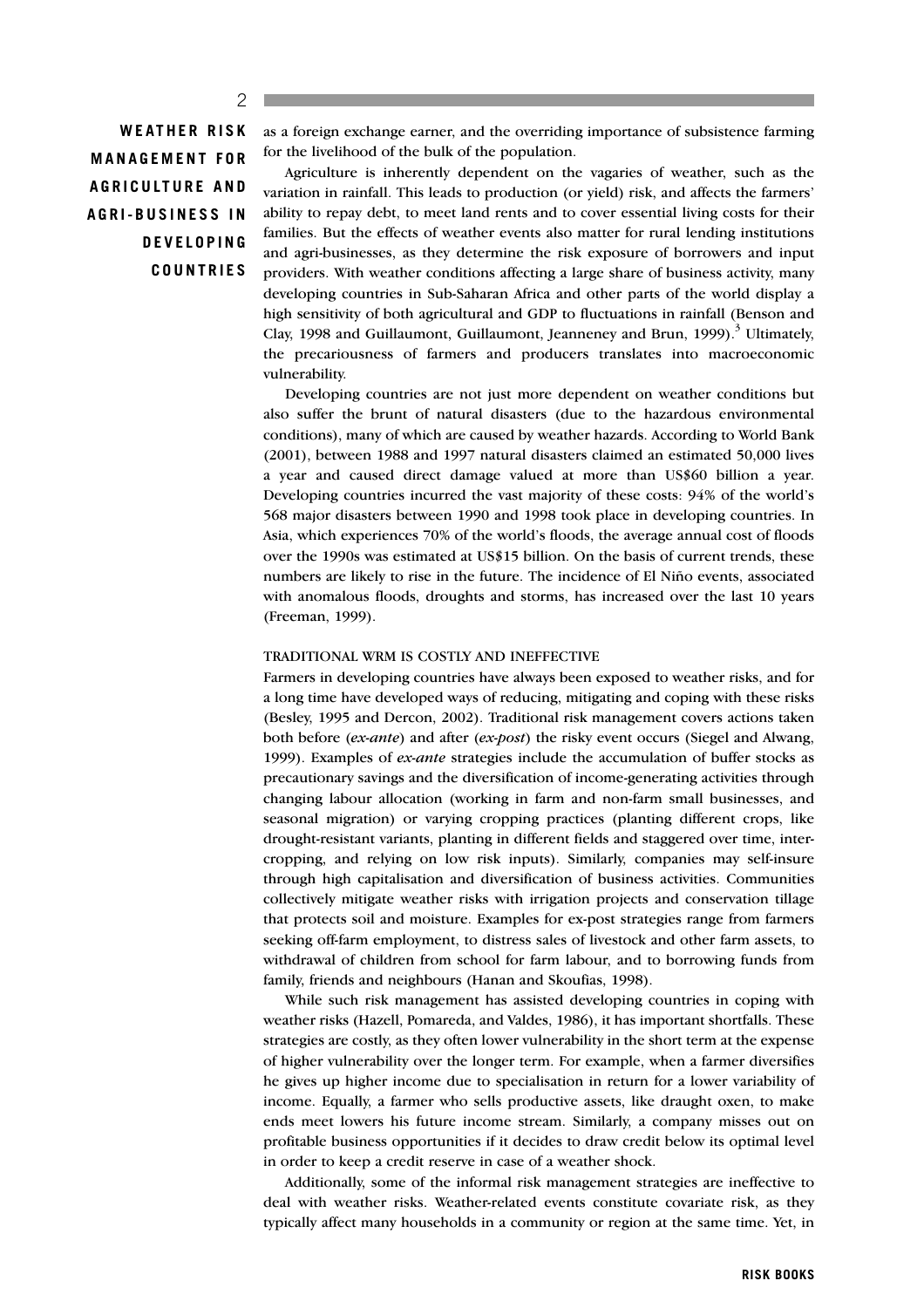times of great stress, like crop failure due to drought, informal arrangements tend to break down, as the members of the community, or "risk pool", are jointly affected. The income of the village as a whole is reduced, triggering a collapse of communitybased informal insurance arrangements (Morduch, 1998). As in the above example of the farmer who attempts to sell livestock to make ends meet after a drought, livestock prices will fall as supply outstrips demand. Similarly, when farmers seek offfarm employment in response to a natural disaster, the sudden rise in the labour supply will drive down market wages.

#### FORMAL FINANCIAL MARKETS ARE UNDERDEVELOPED

While traditional WRM mechanisms provide at best partial coverage, formal financial markets are insufficiently developed to fill the gaps. Private insurance markets are impeded as a result of information asymmetries, the covariance of weather risks, lack of acceptable forms of collateral, and government programmes. These factors all lead to high unit transactions costs, limited spread of institutions, and less access for the poor.

The classical problem of asymmetric information limits the scope for crop insurance schemes; farmers will always be more knowledgeable about their production risk than credit institutions. From the insurer's point of view, this makes it difficult to separate farmers accurately into low- and high-risk groups, raising the possibility that only the high-risk farmers will take up insurance. Additionally, once insured, farmers may reduce their efforts to control production risks, leading to higher losses for the insurance company. In order to control such adverse selection and moral hazard problems, insurance companies have to raise rates, invest in monitoring mechanisms, and require marketable collateral as precondition for borrowing, which increases premiums and reduces demand for insurance.

In addition, weather risks are correlated within a region. This spatial covariance makes it difficult for local insurers with limited regional diversification to pool risks and offer affordable insurance coverage. While in principal primary insurers could pass on risks to an international reinsurance market, there is little transfer of such risk from the emerging markets for a number of reasons. The size of weather risk readily available for underwriting is limited, and transaction costs are high due to lack of standardisation and asymmetric information between insurer and reinsurer (Skees, 2000).

Finally, government risk management programmes may crowd out private sector risk management. In many countries, government have stepped in with a range of interventions for farmers. Governments mitigate risk for example through price stabilisation, subsidised crop yield insurance and drought relief. Most programmes, especially the multiple-peril crop insurance, have absorbed large sums of public resources, yet there is little evidence that these interventions had positive effects on agricultural lending or production. Instead, they have led to excessive risk taking of farmers and a growing dependency from public disaster relief (Skees, Hazell, and Miranda, 1999).

#### EFFECTIVE WRM – A "CATCH 22" SITUATION?

The discussion so far raises serious questions about the possibility to effectively insure farmers and agri-businesses against weather risks, be it through formal or informal insurance. The failure of formal and informal risk management mechanisms preserves high production risks, and disadvantages farmers in dealing with the numerous other risk sources deriving from markets, policies and institutions (Siegel and Alwang, 1999). For example, weather risks can be linked to price fluctuations, especially when the natural hazard has a broad spatial spread. Equally, health, institutional and political risks can trigger and exacerbate production risks.

These uncertainties not only hurt the livelihood of farmers, but also impede the development of a financial market. This leads to a 'Catch 22' situation (Skees, 2000):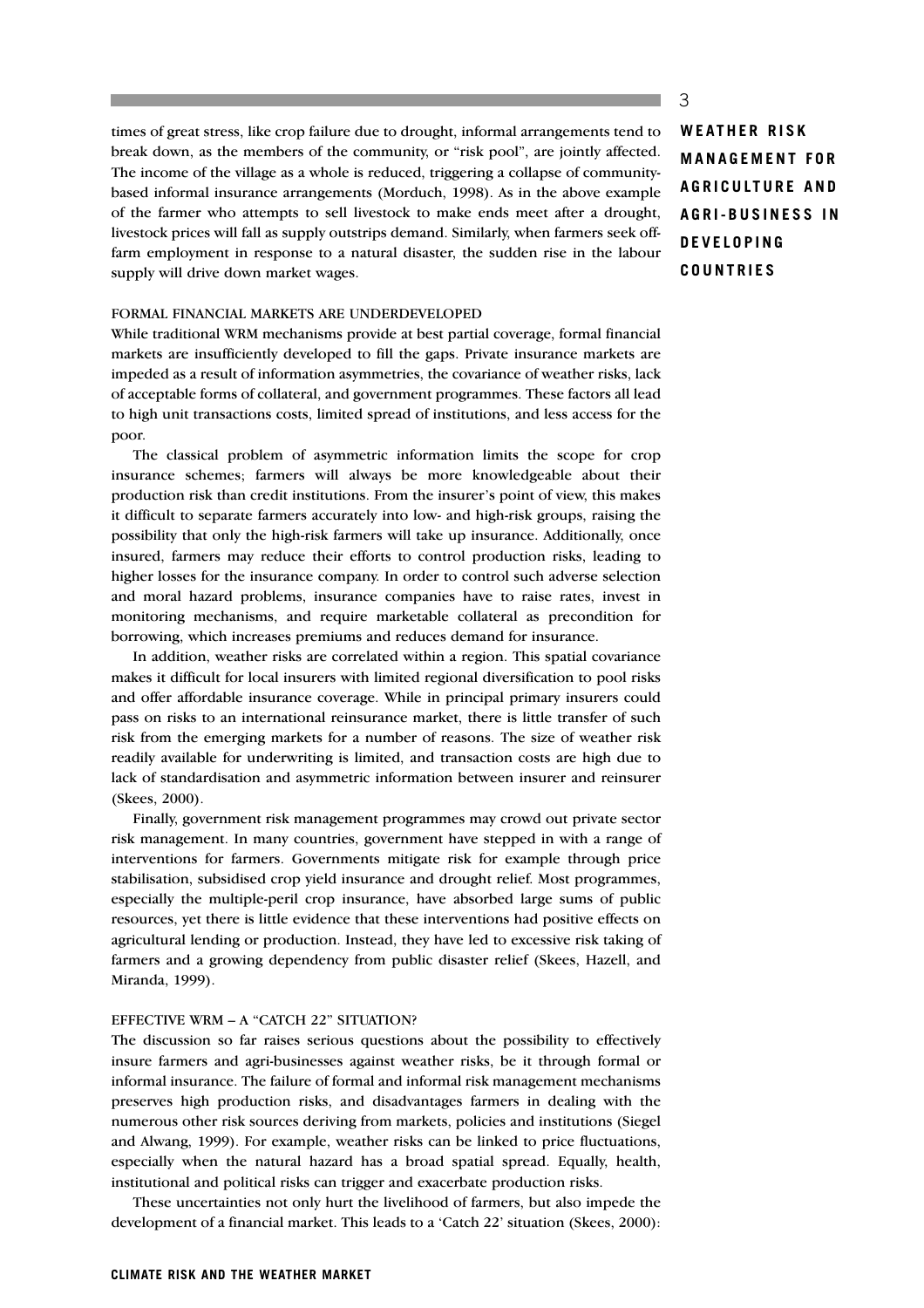$\Lambda$ 

**WEATHER RISK MANAGEMENT FOR AGRICULTURE AND AGRI-BUSINESS IN DEVELOPING COUNTRIES**

credit institutions realise that income of farmers and agri-businesses are subject to large risks, and either ration credit or charge higher interest rates to cover these risks; without access to affordable credit, farmers delay the adoption of new technologies and the introduction of new farming systems, and keep relying on ineffective informal risk management strategies.

Hence, successful weather risk-sharing arrangements in developing countries would offer potentially huge benefits not just to farmers, but also to agri-business and financial markets (Skees, 1999). With the advent of effective WRM, finance institutions would be able to collateralise rural credit more efficiently and extend loans to groups of weather-exposed farmers that otherwise would not be bankable. Other sectors of the economy would benefit as well; for example, companies in the energy sector are also exposed to weather risk through the impact on energy demand, and could improve their insurance coverage through effective WRM.

### **PANEL 1**

## **A MARKET FOR NEW WRM**

One important example of new WRM is "weather index insurance" (Turvey, 2001). The key innovation of such contracts is that insurance is linked to the underlying systemic risk (ie, low rainfall), defined as an index (measuring rainfall) and recorded at a regional level (local weather station), rather than the extent of the loss (the resulting reduction in crop yields). In other words, the economic incentive of a farmer to work hard for a good harvest are unaffected by the weather-based insurance, avoiding moral hazard. Adverse selection is minimised as premiums are fixed without taking into account the composition of the risk pool of farmers in the insurance scheme. At the same time, as long as weather parameters correlate sufficiently with yields, it will result in a substantial reduction in a farmer's risk exposure.

Weather index insurance has a number of advantages (Skees, Hazell and Miranda, 1999). It is inexpensive to administer, as it allows for standardisation, avoiding the need to draw up and monitor individual contracts. It can be supplied by the private sector with little or no government subsidy, as it avoids the incentive problems of crop insurance programmes related to asymmetrical information. It is affordable for poor and rich farmers alike, and accessible to agri-business and other sectors. Furthermore, by eliminating the systematic production risk component linked to the weather index, it improves the risk profile of farmers and companies. As a result, insurance companies can offer "wrap-up" contracts for the remaining independent risk. An example of such an insurance programme is the Nicaragua Risk Management Project, funded by the World Bank. This pilot project started in 1999, and provides farmers and agri-business – or anybody else who may want to protect themselves against weather risk – with the option of purchasing "rain lottery tickets". They are sold in small denominations and entitle the holder to a payoff whenever rainfall in a given area drops below a specified level.

Another example of new WRM is the use of weather derivatives to lower reinsurance or retrocession cost. In 2001, Agroasemex, the Mexican state-owned agricultural reinsurance company, transacted a first weather derivative with a leading weather derivative market maker. Following extensive development work of the World Bank, Agroasemex and the provider developed indices that track the performance of the company's portfolio for the period of autumn and winter 2001-2 based on 10 weather stations: four for low temperature, five for excess humidity and one for drought. The crops and regions covered were: tobacco in Nayarit (low temperature), tobacco in Nayarit (excess humidity), beans in Sinaloa (low temperature), beans in Sinaloa (excess humidity), maize in Sinaloa and Sonora (low temperature), maize in Sinaloa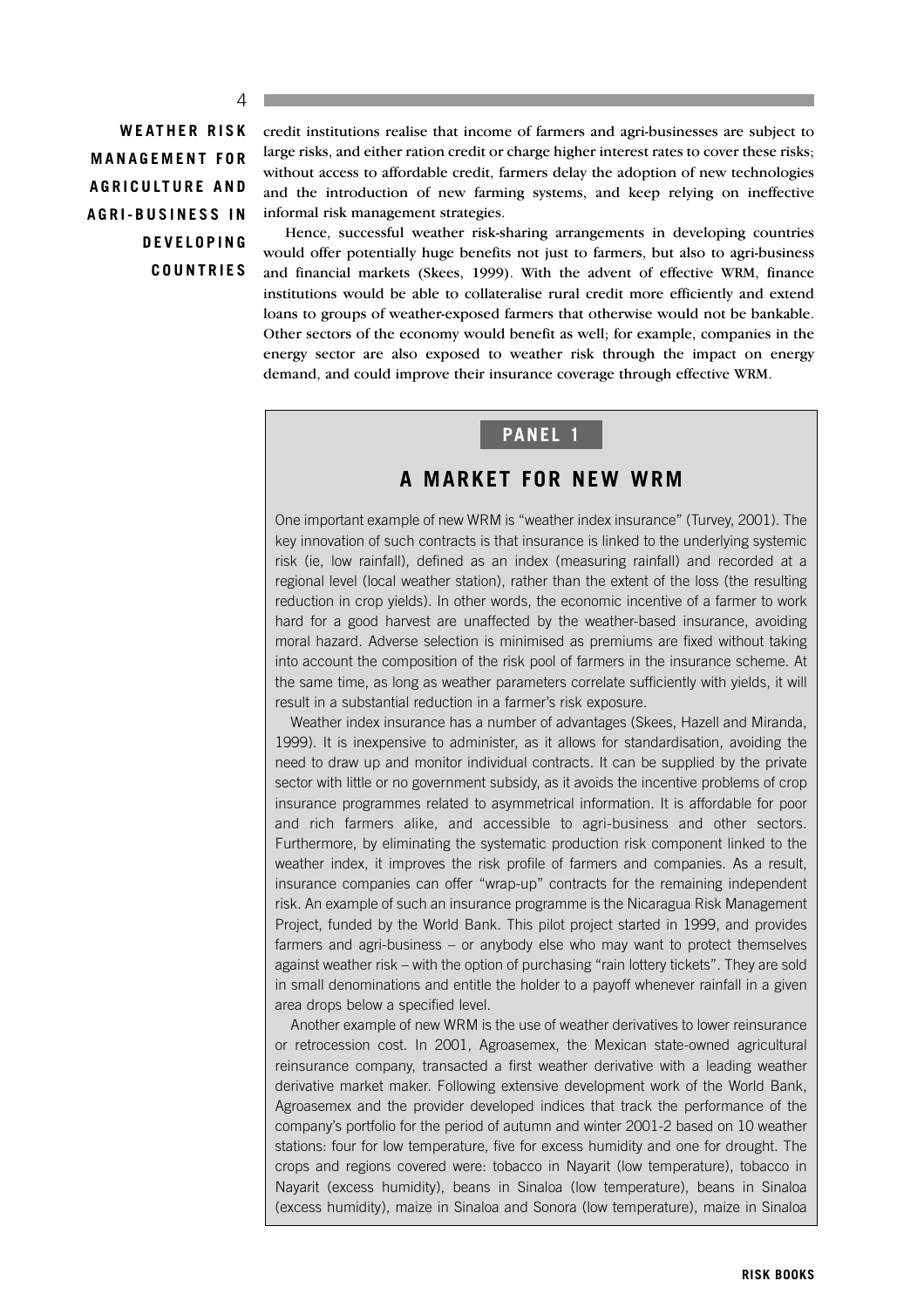and Sonora (excess humidity), garbanzo beans in Sinaloa (excess humidity) and sorghum in Tamaulipas (drought).

The covered exposure was portfolio risk of an agricultural reinsurer. The use of weather derivatives lowered the reinsurance cost of Agroasemex. As a result of this transaction, Agroasemex's retrocession costs dropped by up to two thirds. This supports Agroasemex's efforts to offer competitive products to Mexican agriculture.

With improved risk insurance, agri-business will accelerate the adoption of new technologies, specialise in the most competitive activities, and become more adaptive and flexible. In practice, rural finance institutions could be the primary customers as they hedge their exposure to weather events, and require borrowers to take out insurance as liquid collateral to mitigate part of the default risk. Small and subsistence farmers could become customers through associations and cooperatives, while large farmers could buy weather insurance directly as a hedging tool.

The demand for new WRM is difficult to measure, but it is clear that the inefficiencies in current risk management techniques indicate a substantial market potential. It will be attractive for farmers and agri-businesses as long as the "basis risk" (ie, the probability of incurring a loss that is not covered by the insurance) is not too high. World Bank research concluded that there is demand in developing countries for weather index-based insurance in rain-fed agriculture. Worldwide, weather derivative markets have reached a cumulative transaction size of more than US\$8 billion from 1997 to 2001. While a large majority of deals are still based in the US, the market is expanding in Europe and Asia in very diverse sectors ranging from tourism to agriculture and power (World Bank, 2001). The market potential for weather hedging instruments in emerging markets is large.

#### **WRM for agriculture and agri-business in developing countries**

This section looks at the key success factors of new WRM in emerging markets. Five factors are highlighted:

- 1. good weather data in key locations;
- 2. the client profile as financial intermediary;
- 3. facilitation by development organisations;
- 4. a benign regulatory framework; and
- 5. risk transfer mechanism into international weather markets.

#### WEATHER DATA

A pre-condition for the emergence of a competitive weather risk market is comprehensive and accurate weather data for the past and future. Historical data, usually at least 30 years of daily information on key parameters, need to be accessible and reasonably priced. Operational weather stations have to be identified and basis weather variables defined, also with regard to cleaning procedures. All countries run weather stations that report SYNOP data to the World Meteorological Organization  $(WMO)<sup>4</sup>$ 

Many countries provide long series of adequate weather data. Examples include advanced economies such as Argentina, Chile, South Africa, Turkey, Morocco, Tunisia and Mexico, but also poorer economies like Nicaragua. Nevertheless, in some countries, the availability and quality of rainfall measures is compromised for different reasons. Many developing countries do not provide easy or affordable access to weather data, although the quality and comprehensiveness of the databases are often good and mostly cleanable and usable.<sup>5</sup> In addition, moral hazard issues related to weather data collection are accentuated in developing economies with weaker institutional frameworks. Finally, just as in OECD (Organization for Economic Co-operation and Development) countries, the lack of universally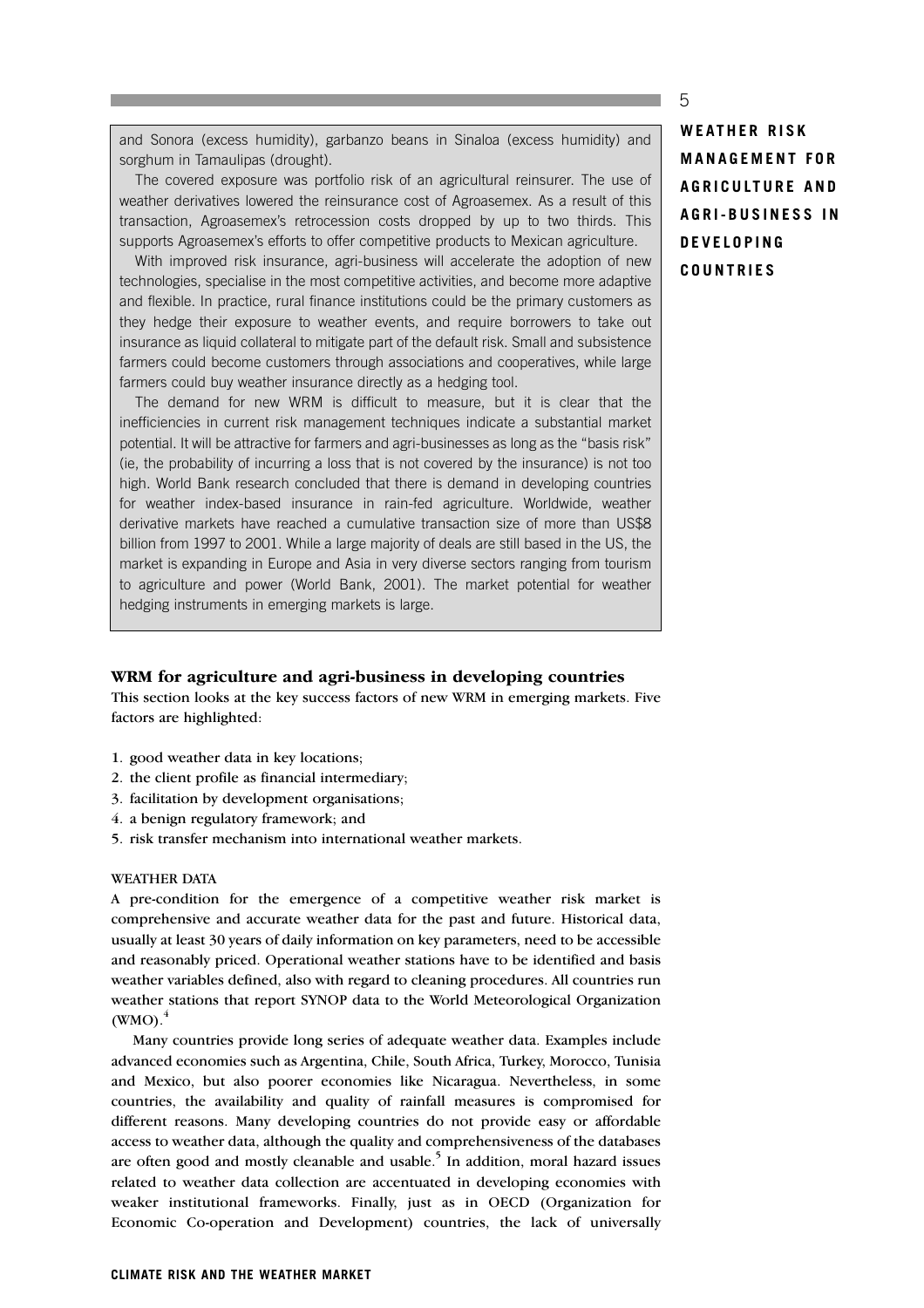#### 6

**WEATHER RISK MANAGEMENT FOR AGRICULTURE AND AGRI-BUSINESS IN DEVELOPING COUNTRIES** accepted quality control procedures as well as different characteristics of non-SYNOP data – varying definitions of daily average or maximum temperature data, for example – pose a problem to the weather markets. $6$ 

Various remedies exist to provide secure and reliable rainfall data:

- ❏ First, incentive structures have to be geared towards accurate data measurements.<sup>7</sup>
- ❏ Second, matching weather station series with information from third-party sites, together with comparing historical raw data and cleaned data for pricing purposes, can help to provide an understanding of the cleaning methodology used by weather stations.<sup>8</sup>
- ❏ Third, meteorological services may have close ties with major established weather service authorities in OECD countries, as does the Moroccan weather service with France Météo. These partnerships can be useful in ensuring international quality standards.
- ❏ Fourth, the risk of tampering with the data can be effectively addressed through fallback stations of the weather risk provider as well as crosschecks with nearby stations. Weather data sensors placed directly on premises of the end-user clients, for example, multiple moisture or tiny temperature gauges placed on farm land, can be very effective in deterring data manipulation. In a project with the World Bank, RADARSAT, the Canadian Earth observation satellite investigates the feasibility of using of satellite data for back-up and verification purposes. Contract design can also help to prevent data tampering. For example, proportional contracts provide fewer incentives for manipulation than digital contracts, where payoffs are fixed on an "all-or-nothing" basis.

#### END-USERS: FINANCIAL INTERMEDIARIES AND THEIR CLIENTS

Most demand for new WRM instruments comes from insurance and reinsurance companies as well as other financial intermediaries who either seek to hedge their exposures, or to intermediate or retail weather risk protection. Very few markets allow for direct sale of weather derivatives by international derivative dealers. The profile of end-users and end-user deals of weather markets in developing countries is different from OECD markets in various ways, including the importance of agriculture for most developing countries and the lack of risk management instruments (as were discussed in the previous section), and the link to credit, higher (perceived) credit and regulatory risk (as will be discussed in the following paragraphs).

#### *Link to credit*

As debated in the previous section, access to formal credit is often limited, and burdensome collateral requirements ultimately make very few rural businesses bankable. For example, traditionally only state-owned agricultural banks would lend to rain-fed agriculture. The exposure to high credit risks and covariate weather risk led to low loan repayment rates and periodic recapitalisations of these banks by the state. The rescheduling of loans not only represented a burden on state finance, but also provided farmers, anticipating the next government bail out, with incentives to default. Recently, a number of countries adopted new regulations to impose market discipline on state banks.<sup>9</sup>

These changes lead to market opportunities for weather insurance. Banks require more liquid collateral from their clients as a pre-condition for crop financing, and demand that customers buy weather insurance from insurance companies. Alternatively, banks become end-users of wholesale weather contracts that protect their systemic weather exposures. Potential clients for weather insurance products therefore include micro-finance institutions, input suppliers, contract farming companies and other intermediaries that lend to agriculture and agri-business.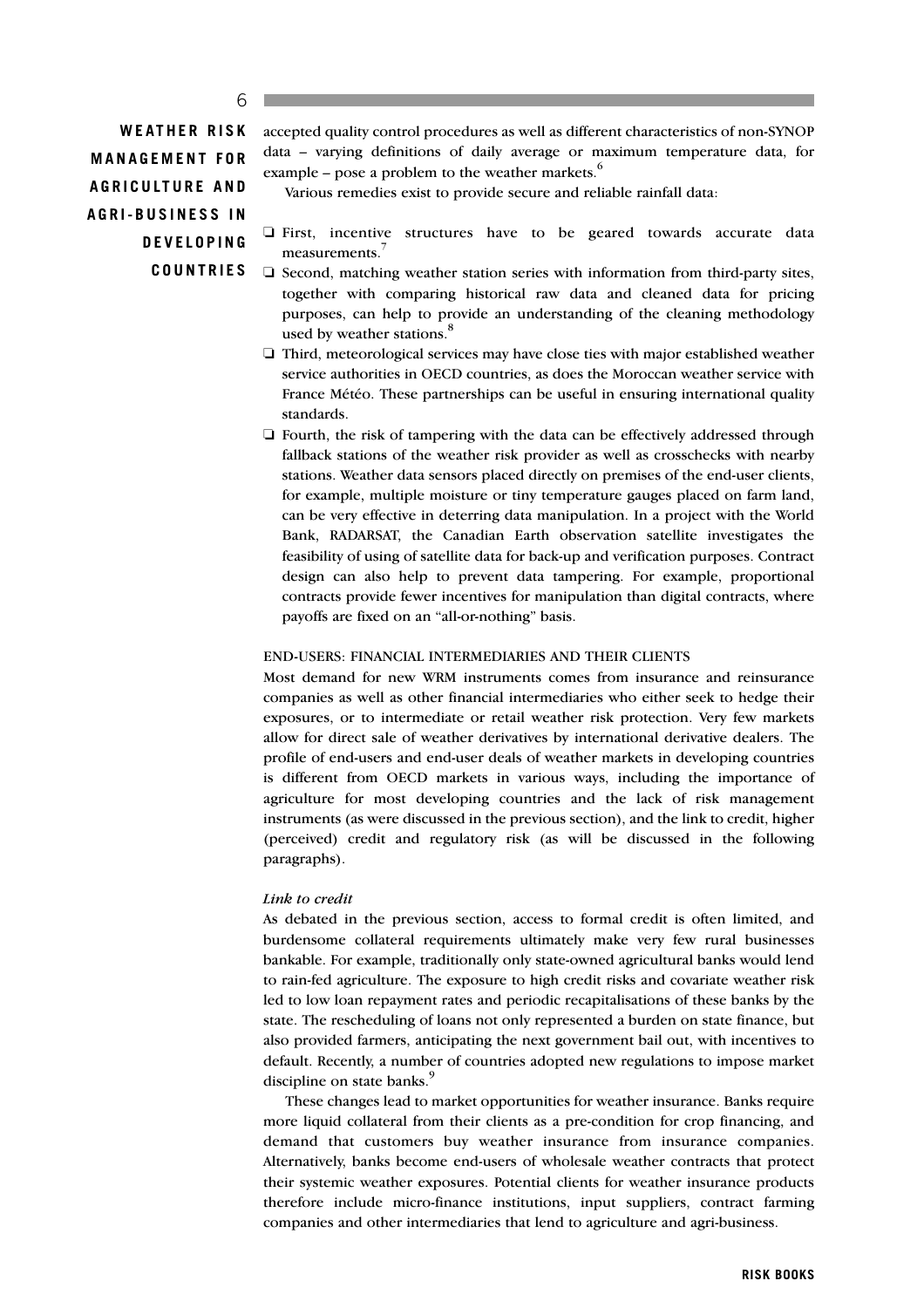Demand assessments for weather index insurance or straight weather derivatives do not exist yet for other developing countries, as the products are not marketed. Studies of insurance demand, however, suggest that farmers are willing to pay between 7% and 10% of their input costs. Currently, Moroccan farmers pay a 9% premium of the maximum indemnity for traditional crop insurance. Almost all farmers in the eligible areas take up the insurance. This insurance is mostly sold through the main agricultural bank along with seasonal credit.

#### *Credit risk*

Credit risk arises with all over-the-counter contracts as both parties have promised to pay the other in the future, depending on the final value of an index, and must be trusted to live up to the promise. This can be contrasted with exchange-traded securities where the exchange assures final payment. Credit risk or the risk of default of the counterparty in emerging markets is compounded by currency transfer risk. In other words it does not matter to the weather risk provider whether the default is triggered by a macro problem (the Peso crisis, for example) or counterparty default – the risk rating will be equal or lower to the country risk rating.

This risk can be mitigated by dealing with subsidiaries of OECD companies that are guaranteed by their parent companies. These cases can be structured as OECD jurisdiction contracts. One example are OECD manufacturing companies who outsourced production to the Caribbean and Central America and have difficulty finding business interruption insurance covering production shortfalls due to hurricane disruption.<sup>10</sup> Weather risk providers would enter into hedging contracts with the US parent companies, who in turn would pass on the protection to their affiliates.

A second option for risk mitigation is the purchase of political or credit risk insurance. International organisations such as the Multilateral Investment Guarantee Agency (MIGA) (political risk insurance) or International Finance Corporation (IFC) (partial credit guarantees) are also providers of these instruments for emerging market clients.

#### **FACILITATORS**

The introduction of weather risk management into emerging market economies requires development work that sometimes cannot be recuperated in trading margins of contracts. Development institutions, such as the World Bank Group, promote pilot cases to generate demonstration effects to raise awareness. The IFC, as part of the World Bank Group, entered into a partnership with a leading weather risk market maker in order to promote WRM in emerging markets. IFC also obtained board approval for an investment in a weather insurance company to be established in Morocco (Haggerty 2002).

#### REGULATORY FRAMEWORK

Credit risk and regulatory risk will result in WRM in the form of insurance contracts. Up-front premium payments protect the weather risk providers by reducing credit risk to transaction risk. Documentation of the deal as an insurance or reinsurance contract is often the only way to introduce WRM in emerging markets. Derivatives are seldom accepted by regulators and are generally associated with gambling or negative cases of over-hedging, such as the so-called "Ashanti Goldfields" problems.<sup>11</sup>

Insurance contracts usually require an "insurable interest" by the insured, which may be viewed as incompatible with a weather contract settled on the basis of thirdparty data as opposed to losses suffered by the insured. However, the emerging experience in several countries shows that this departure from the traditional insurance concept is not a major obstacle. Mexican, Moroccan and Turkish regulatory authorities indicated that weather index-based insurance policies could comply with existing insurance regulations.

# **WEATHER RISK MANAGEMENT FOR AGRICULTURE AND AGRI-BUSINESS IN DEVELOPING COUNTRIES**

7

#### **CLIMATE RISK AND THE WEATHER MARKET**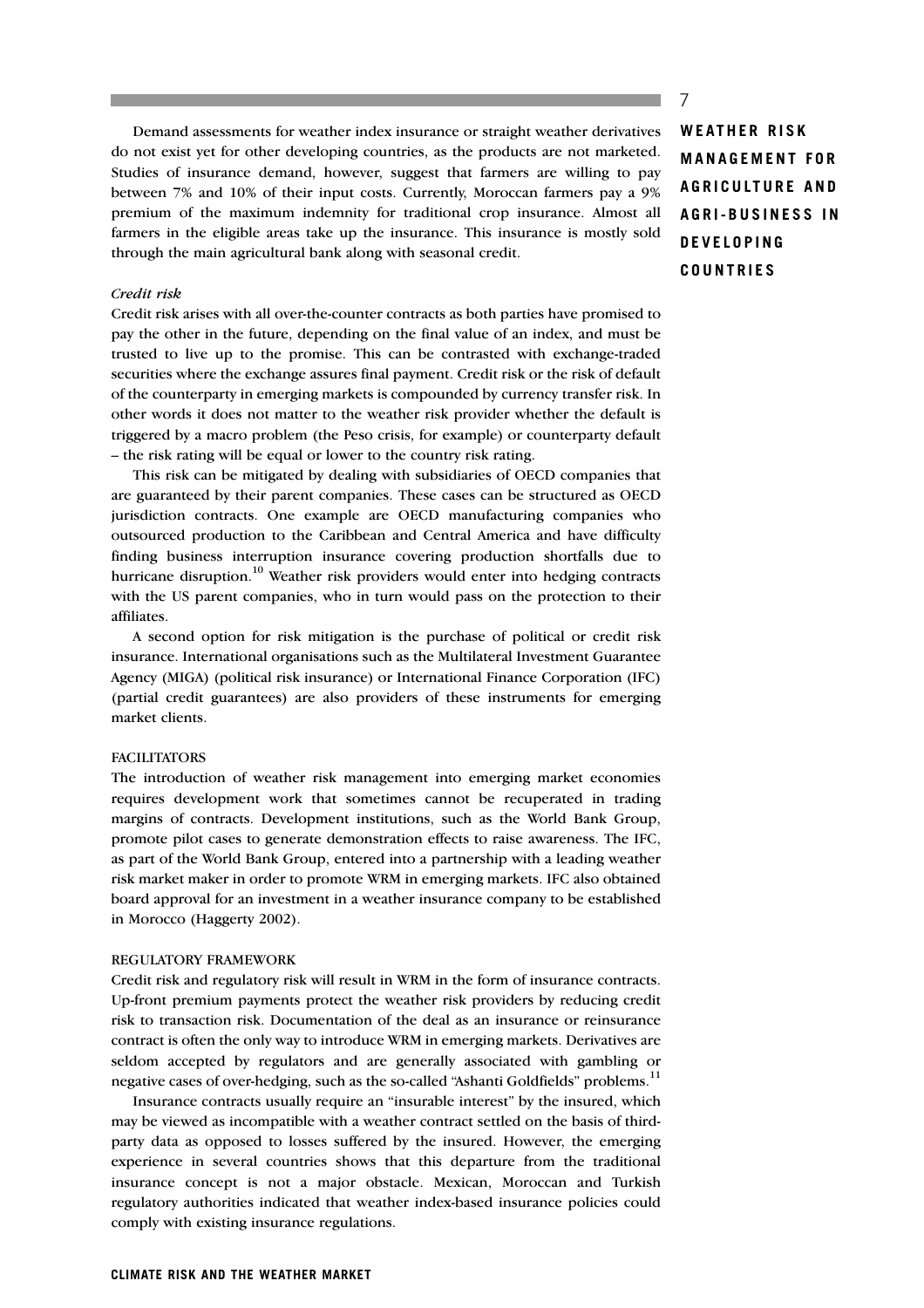#### 8

**WEATHER RISK MANAGEMENT FOR AGRICULTURE AND AGRI-BUSINESS IN DEVELOPING COUNTRIES**

Weather risk transfer into international markets will mostly follow the insurance and reinsurance route, before the risk becomes transformed into a weather derivative. Derivative providers are usually not licensed to engage in reinsurance business in developing economies. Highly rated reinsurers step in and write a reinsurance treaty for a local insurer that represents the business. The reinsurer then passes on the risk to a weather risk market maker and thereby effectively transforms the risk into a derivative.

#### POTENTIAL APPLICATIONS

New WRM has a range of applications.<sup>12</sup> Precipitation contracts are preponderant due to the dominance of the agriculture sector in the work of the authors, but the first wave of major deals in emerging markets will probably be covering power sector operators, in particular hydropower generators. These applications are either weather hedging structures or substitutes for traditional insurance.

#### *Weather hedging*

Income smoothing through the financial mitigation of weather shocks is relevant for few large sophisticated operators. Most of the deals will be closer to the catastrophe zone of insurance, or the one in seven- or even one in ten-year event range. Extreme events such as the 100-year hurricane are de facto covered by emergency and government handouts, so weather risk management in emerging markets comes in for the mezzanine range of risk between hedging and CAT insurance. Another class of applications are operators facing penalties in case of failed deliveries, such as highvalue agricultural exporters, eg, broccoli farmers from Mexico face heavy penalties in case of non-delivery to the large supermarket chains in the US.

#### *Substitute for traditional insurance*

Insurance and reinsurance markets have generally hardened during the last years and in particular after September 11,  $2001$ .<sup>13</sup> Higher premiums and shrinking capacity spur demand for alternative risk transfer, such as CAT bonds, but also WRM instruments. The main application of new WRM would be as an alternative to crop insurance, but also as business interruption insurance, which is almost unavailable for most businesses in emerging markets. The risks are often weather related, as illustrated by the case of Venezuela where the cause of recent business interruption indemnity payments was flooding and soil erosion resulting from the combination of high wind speed and excessive precipitation. Similarly, hurricane exposure of property and casualty risk in the Caribbean could effectively be (re)insured through weather contracts.

#### **The case of rainfall index insurance in Morocco**

#### **OVERVIEW**

Efforts to develop insurance programmes related to weather events are not new to Morocco. Drought is (*vox populi*) recognised to be one of the main risks for Moroccan agriculture, if not the single most important cause of crop failure, and the attention of both the public sector and the insurance industry has been long focused on developing appropriate safety nets to protect farmers from its dangerous effects.

In 1995 the Moroccan government, in partnership with the insurance industry, activated the "Programme Sécheresse" (drought plan). Despite the clear reference to drought, the scheme, revised and improved in 1999, is in fact a yield insurance programme, the only connection to the weather event being the ministerial declaration that officially declares the existence of a drought period and allows the insurance company to activate the indemnification procedure.

In order to evaluate the possibility of developing an insurance programme directly related to weather events, in 2001 the World Bank helped the Moroccan government to launch an on-field international research project. The research team,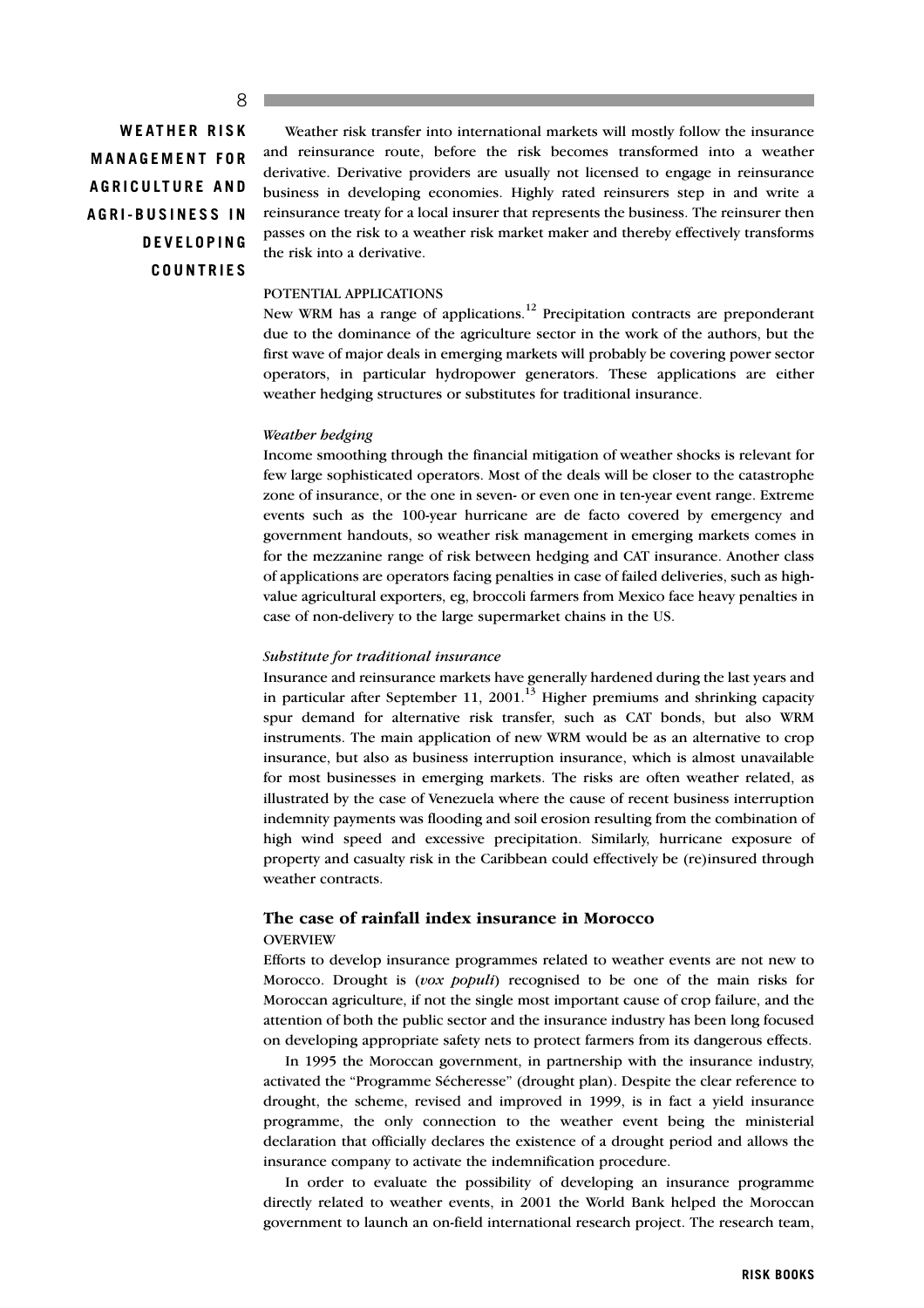after an accurate analysis of the productive environment in agriculture as well as rainfall patterns and agricultural yields, concluded that Moroccan agriculture could significantly benefit from a rainfall insurance programme and recommended the adoption of a pilot area-based rainfall insurance scheme (Skees, 2001). The programme recommended by the World Bank study is a rainfall insurance programme for crops (cereals and sunflower in particular) that indemnifies producers if rainfall levels fall below a specified threshold. Rainfall would be measured at the synoptic stations of the National Meteorological Service (Direction de la Météorologie Nationale, DMN), and should be accessible in real time to all parties involved in the transaction.

To help the local insurance industry design the practical details of such a programme and facilitate access to international weather risk management markets, the IFC, assisted by the Italian Government, sponsored a project to help structure the weather contracts and set up a company that would launch and manage such products.

#### CONTRACT DESIGN

The structure of the rainfall insurance programme recommended by the World Bank study was developed in analogy to a European put option where the option price is the cost of the coverage and the strike is the rainfall threshold below which an indemnity is triggered.

The idea underlying such types of contracts is that, once the existence of a sufficient degree of correlation between rainfall and yield is established, an agricultural producer can hedge his production risk by entering into a contract under which payments would be made if rainfall levels fall below the selected strike. In order to structure the contract, the issues to evaluate are therefore how to determine the strike and at what level to set it.

In the case of cereal and sunflower production in Morocco, the adopted procedure for developing rainfall insurance contracts was:

- 1. production and rainfall data were collected and organised;
- 2. the most appropriate rainfall period was selected estimating correlations between yields and different rainfall periods;
- 3. specific rainfall indexes were constructed assigning "weights" to different rainfall periods in order to maximise correlation between yields and rainfall; and
- 4. different payment schemes were analysed and evaluated.

After having collected and validated the data, the first choice to make in designing the contract is to define the rainfall time period, which should be considered for coverage purposes. Such a choice, of course, is mainly dependent on climate and plant physiology, but marketing issues have their relevance: in order to avoid the possibility of producers making an informed decision on whether to enter into the contract or not, it is clearly not advisable to include rainfall periods that precede contract signing time.

Once the appropriate period has been selected, the issue becomes structuring the rainfall index. In this respect, the general concept is that despite the high level of yield-rainfall correlations measured for crop production in Morocco (close to 0.8 in the case of wheat), it is nevertheless an advantage to incorporate agronomic information in the contract structure that enhances the measurement of the yieldrainfall relationship. In fact, precipitation in different stages contributes in different measures to plant growth and, in addition, an excess of rain may be of no use for production. Hence, it is useful to develop a weighting system that allows to differentiate the importance of rainfall in different growth periods and to shape the model so as to take into account the fact that excess rain may be wasted without contributing to plant growth.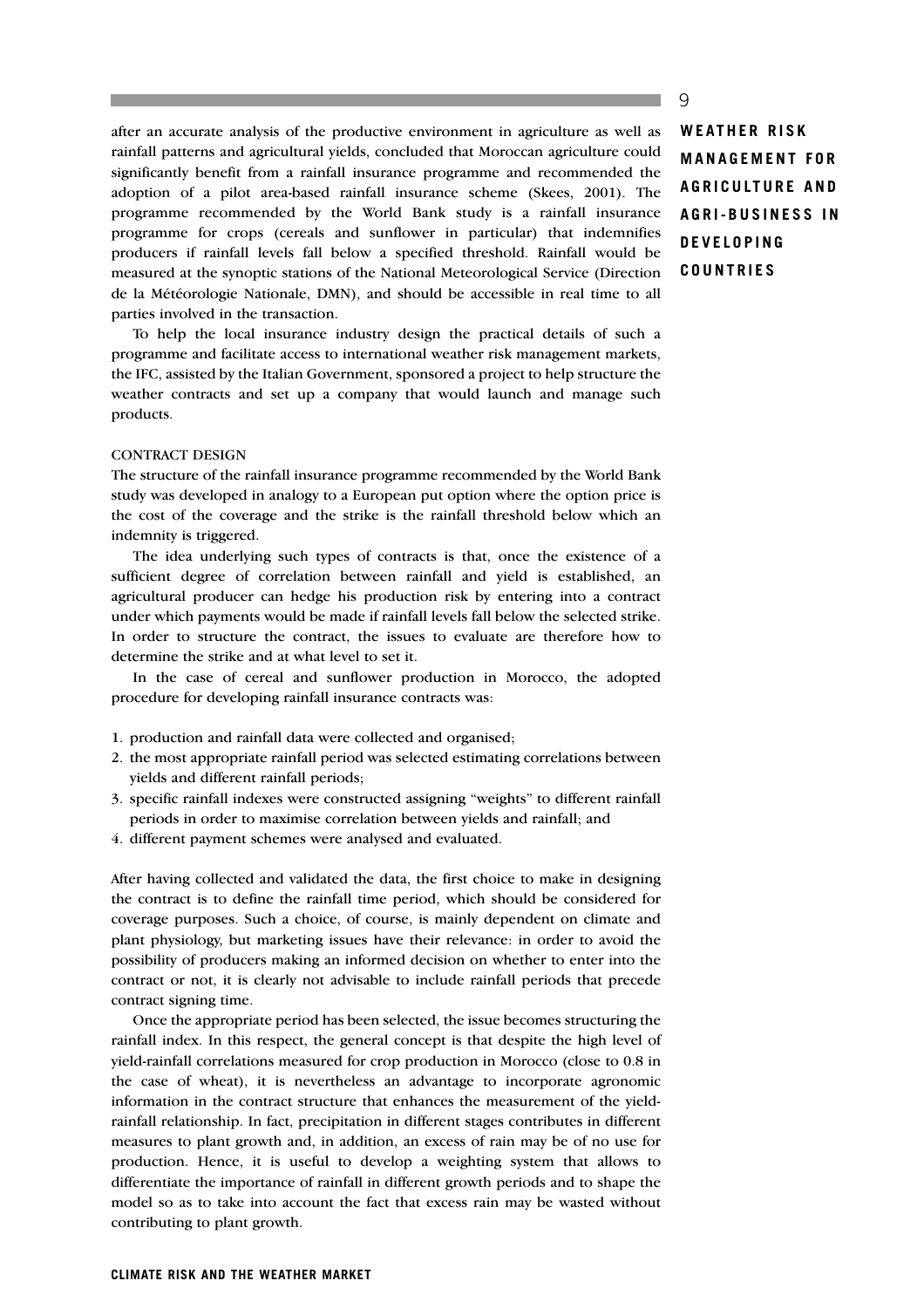# **WEATHER RISK MANAGEMENT FOR AGRICULTURE AND AGRI-BUSINESS IN DEVELOPING COUNTRIES**



In order to structure the index, trends in yield and rainfall series were examined, rainfall for each synoptic station aggregated in 10-day periods and weights assigned through a mathematical programming procedure that maximises correlation between yields and the rainfall index. The vector of weights is then adjusted through an ad hoc procedure that slightly modifies the optimised vector in order to make it consistent with logic and agronomic intuition. This last step may somewhat reduce correlation between the two series, but allows homogenous rainfall periods to be established, that help to make the contract more understandable and more marketable. An example of one the indices developed for wheat in Morocco is given in Table 1:

| Month               |     | November |     |     | December |     | January |                |     | February |     |     | March |     |     |
|---------------------|-----|----------|-----|-----|----------|-----|---------|----------------|-----|----------|-----|-----|-------|-----|-----|
| $10$ -day<br>period |     |          |     |     |          | 3   |         | $\overline{2}$ |     |          |     | 3   |       |     | 3   |
| Weight              | 2.0 | 2.0      | 2.0 | 0.5 | 1.0      | 1.0 | 1.0     | 0.5            | 0.5 | 1.0      | 1.0 | 1.5 | 1.0   | 0.5 | 1.0 |

The final value of the index (the value which, when compared with the threshold, indicates if the insured should be granted an indemnity or not) is calculated by summing the values obtained by multiplying rainfall levels in each period by the specific weight assigned to the period.

Customers participating in the rainfall-index programme receive a payment if the level of the index falls below a predetermined threshold. The payment is equivalent to the percentage of rainfall-index shortage multiplied by the level of coverage selected.

In applying the programme, the customer should be allowed to select different levels of coverage in order to have the opportunity to insure different levels of potential revenue.

Figure 2 provides a graphical description of the performance of the rainfall index insurance in the case of wheat production for a specific synoptic station of Morocco. The figure represents the different level of wheat revenue with or without rainfall insurance. It should be noted that the insurance programme prevents revenues from falling below a threshold of approximately Dh3,000 (approximately US\$300).

One other useful way to describe the performance of the rainfall index insurance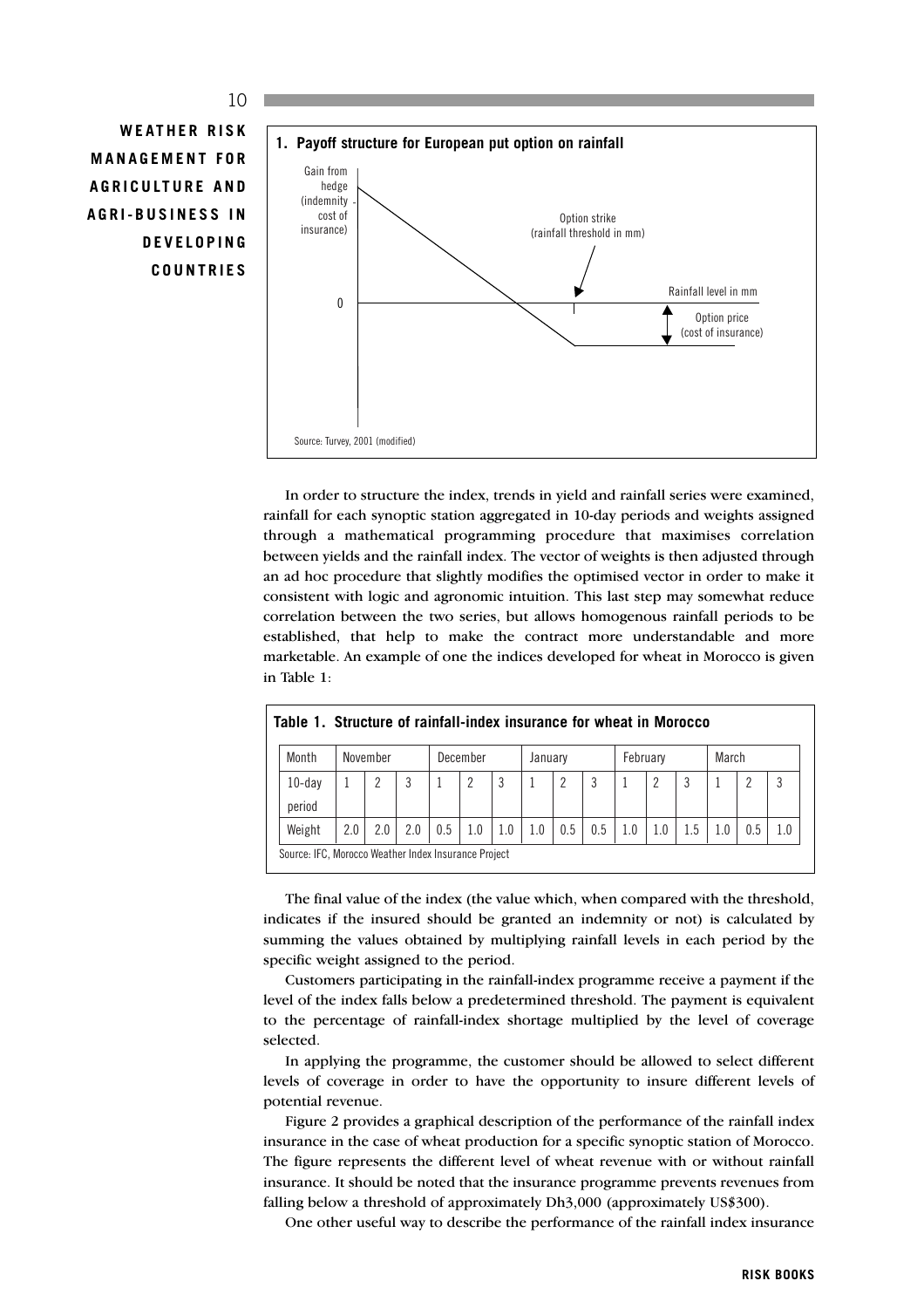

**WEATHER RISK MANAGEMENT FOR AGRICULTURE AND AGRI-BUSINESS IN DEVELOPING COUNTRIES**

11

is to analyse the dynamics of revenue loss and the payments triggered by the programme in each of the crop years.<sup>17</sup>

Figure 3 shows that the programme triggers a payment in each of the years for which a revenue loss is recorded and also that it does not generate "false positives", ie, payments in case of no revenue loss. Figure 3 also helps illustrate the issue of the selection of the threshold level. Quite logically, the higher the threshold set for the contract the better the coverage provided, but, by way of a trade-off, a higher threshold results in a higher cost of the insurance coverage. In Figure 3, for example (coverage level 375 mm), indemnities for years 1982 and 1987 are probably too high, wasting resources that are accounted for in the premium of the policy. Figure 4 shows a case for a different threshold level (275 mm) for which the coverage is probably not as good as in the preceding case, but for which the actuarial premium is more than halved.

The proposed proportional rainfall-index payment scheme is obviously only one of the possible solutions for structuring a weather-related crop insurance programme. Several different alternatives, all aiming at making the coverage as extended and as comprehensive as possible, were evaluated by the IFC research team. From the payment structure point of view, non-proportional contracts (ie,

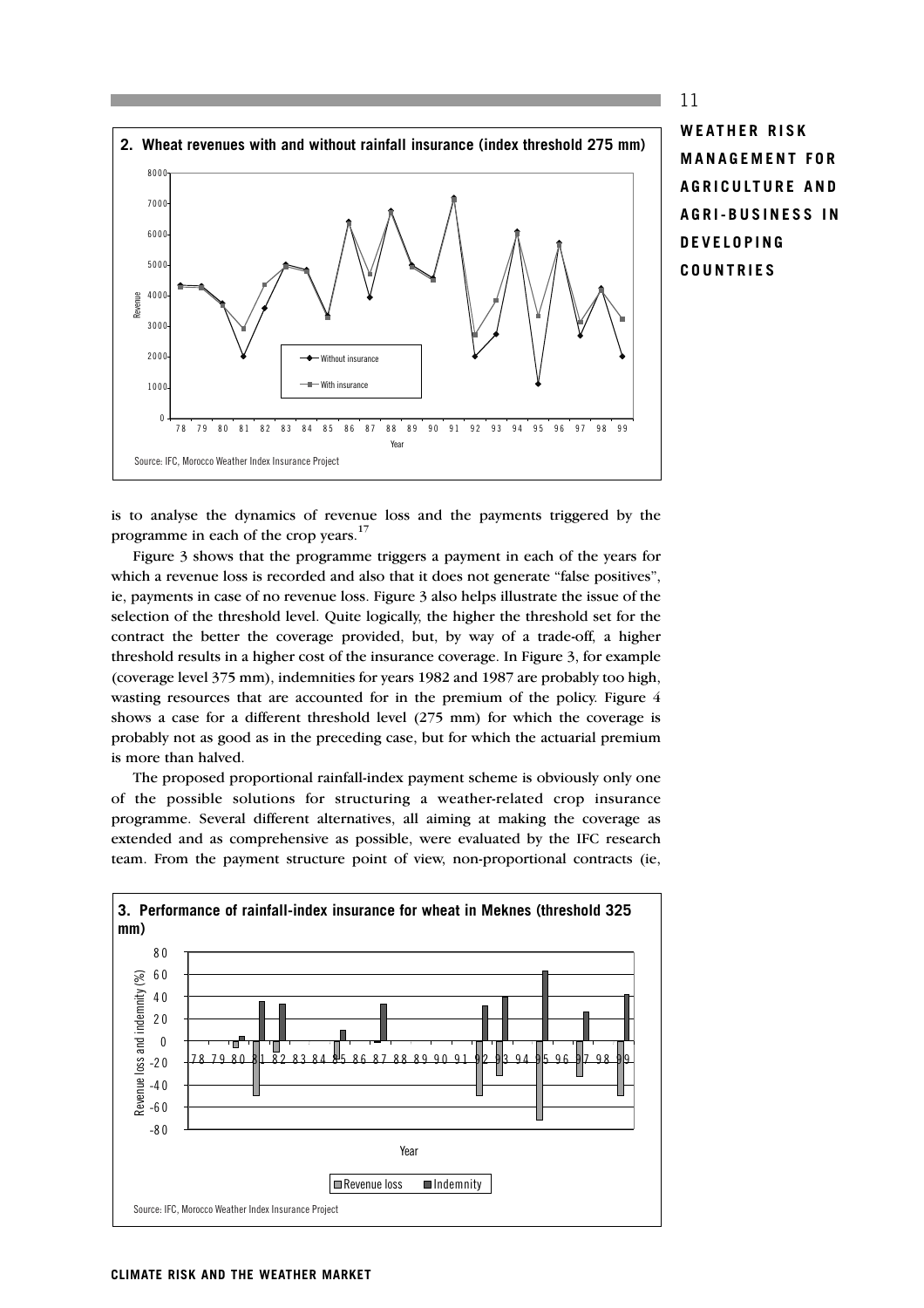#### 12

**WEATHER RISK MANAGEMENT FOR AGRICULTURE AND AGRI-BUSINESS IN DEVELOPING COUNTRIES** increases in unit payments as rain shortfall increases) were tested and other weather variables like temperature were added to the structure of the contract. Overall, however, the simplicity of the rainfall index and the comparatively lower cost of the coverage led to the selection of the simple proportional rainfall index as the preferred model for implementation.

An interesting marketing feature of the rainfall insurance programme that should be launched for the 2002–3 crop year is that, following the successful experience of the drought programme, the contacts will be most probably marketed by linking the insurance policies to farmers' credit requests. Agricultural producers need resources for anticipating cultivating costs and part of the loan granted to the farmer can be devoted by the credit institution to financing the insurance coverage. This marketing procedure will certainly help the development of the programme in its infant stage, at the same time granting revenue coverage to the producer and reducing default risk for credit institutions.

#### KEY SUCCESS DRIVERS IN MOROCCO

The proposed rainfall-index insurance programme for crop production in Morocco has several interesting features.

As mentioned in the preceding sections, rainfall indices are free of most moral hazard and adverse selection problems.18 In addition, significant cost savings are achieved by eliminating the need for costly on-field damage assessment activity.

For the programme to be successful, however, certain conditions have to be met. First, of course, rainfall-index insurance should provide adequate coverage of farmers' revenue. The high levels of yield-rainfall correlation – before and after optimisation, see Skees (2001) – seem to satisfy this pre-requisite, but, the programme being an area-based insurance scheme, good levels of yield-rainfall correlation at the area level are not sufficient. Like all area-based insurance programmes, the issue of different risk patterns among producers in the same area (ie, basis risk) is extremely relevant. In particular, if rainfall is not homogeneously distributed in the area, a good level of rainfall recorded at the regional level might not correspond to sufficient rainfall at farm level. In this situation the insurance payment would not be triggered and, despite having purchased an insurance contract, the producer incurs a revenue loss. Consequently, a crucial issue to investigate is the homogeneity of agronomic conditions and of rainfall distribution within a given base area.

In the insurance scheme proposed for Morocco, rainfall will be preliminarily measured at the DMN synoptic stations but the programme designers are evaluating



**RISK BOOKS**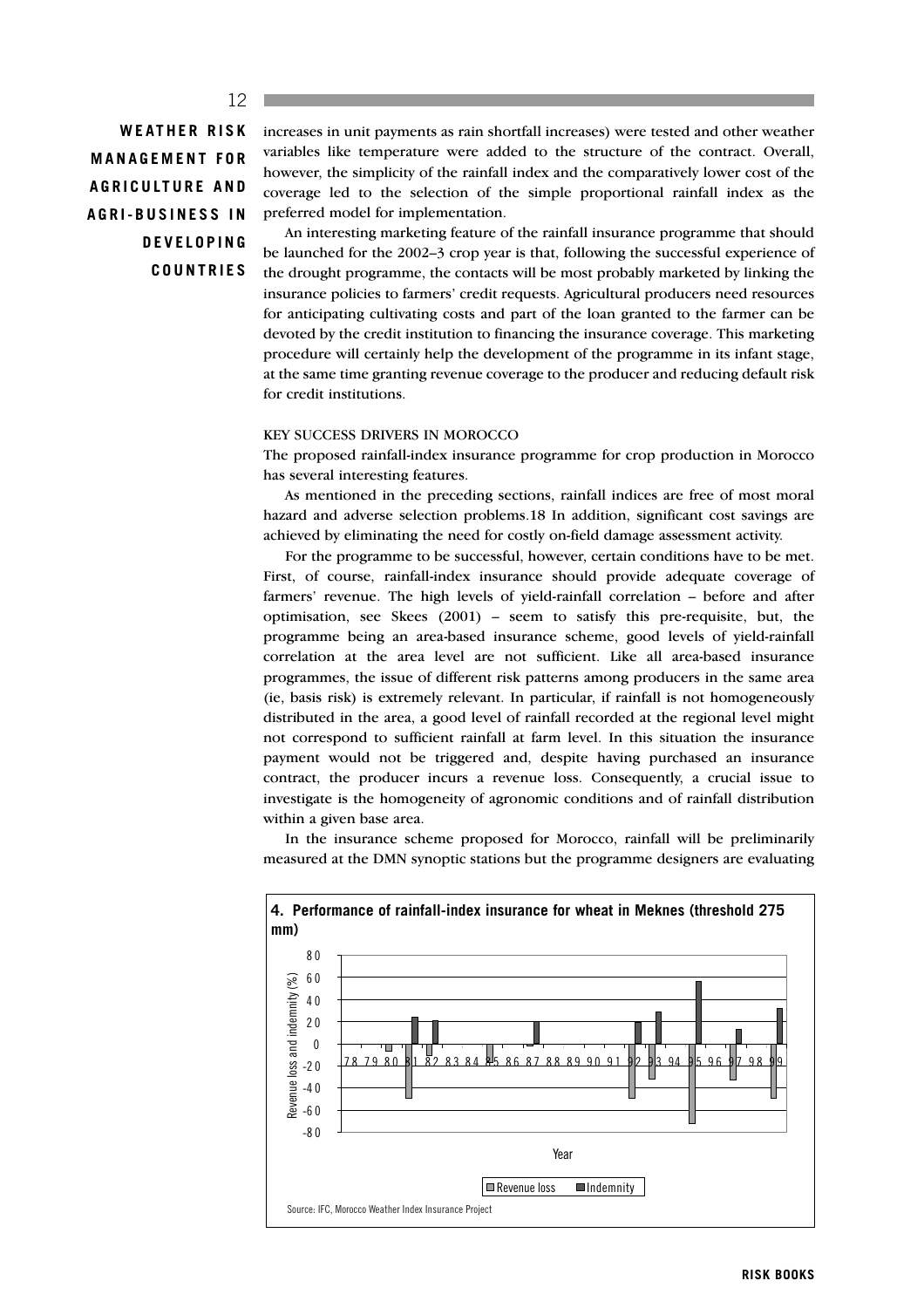the opportunity of relying on secondary weather stations to reduce the size of the base areas. Secondary stations are not as reliable as the automatic synoptic ones but, in this respect, the progress in rainfall measurement technology grants low price and high standard measurement devices that could be used for fallback verification purposes.

The ultimate condition for the success of the programme is the price at which the coverage can be provided. This will decided by the market, but certainly careful programme design, reliable data measurement and access to international risk management players, give the markets opportunities to best express themselves. Weather insurance certainly cannot modify weather conditions, but it can help manage weather risks in a more efficient way.

#### **Conclusion**

This chapter has demonstrated the enormous potential for weather risk management in the agri-business sector in developing countries. Theory and first practical examples point to higher entry barriers, but also higher margins for weather risk market makers in these countries. Major barriers include data problems and credit risk concerns. Data quality varies but sophisticated verification mechanisms such as satellites or temperature gauges allow for weather insurance to be offered almost anywhere. A key factor in determining demand for weather risk hedges is credit – farmers do not buy insurance, they are required to collateralise credit with insurance. In current regulatory environments, weather hedges will generally be sold in the form of insurance. End-users will often be intermediaries such as agricultural banks or insurance companies, or input suppliers and agro-processing companies exposed to throughput risk. The weather risk market is able to substitute some of the traditional reinsurance covers and can efficiently offer yield protection to farmers where crop insurance fails due to high expense ratios. The Moroccan example demonstrates how a few modifications to the basic cumulative rainfall contract can minimise basis risk for a particular crop and at the same time provide income protection to farmers.

Ultimately the emergence of a vibrant weather market will be driven by knowledge transfers to local "champions" who grasp the opportunity, as well as the demonstration effects of a few emerging market transactions and the willingness of global weather risk market makers to shoulder some up-front costs in order to reap the benefits of a globally diversified weather market.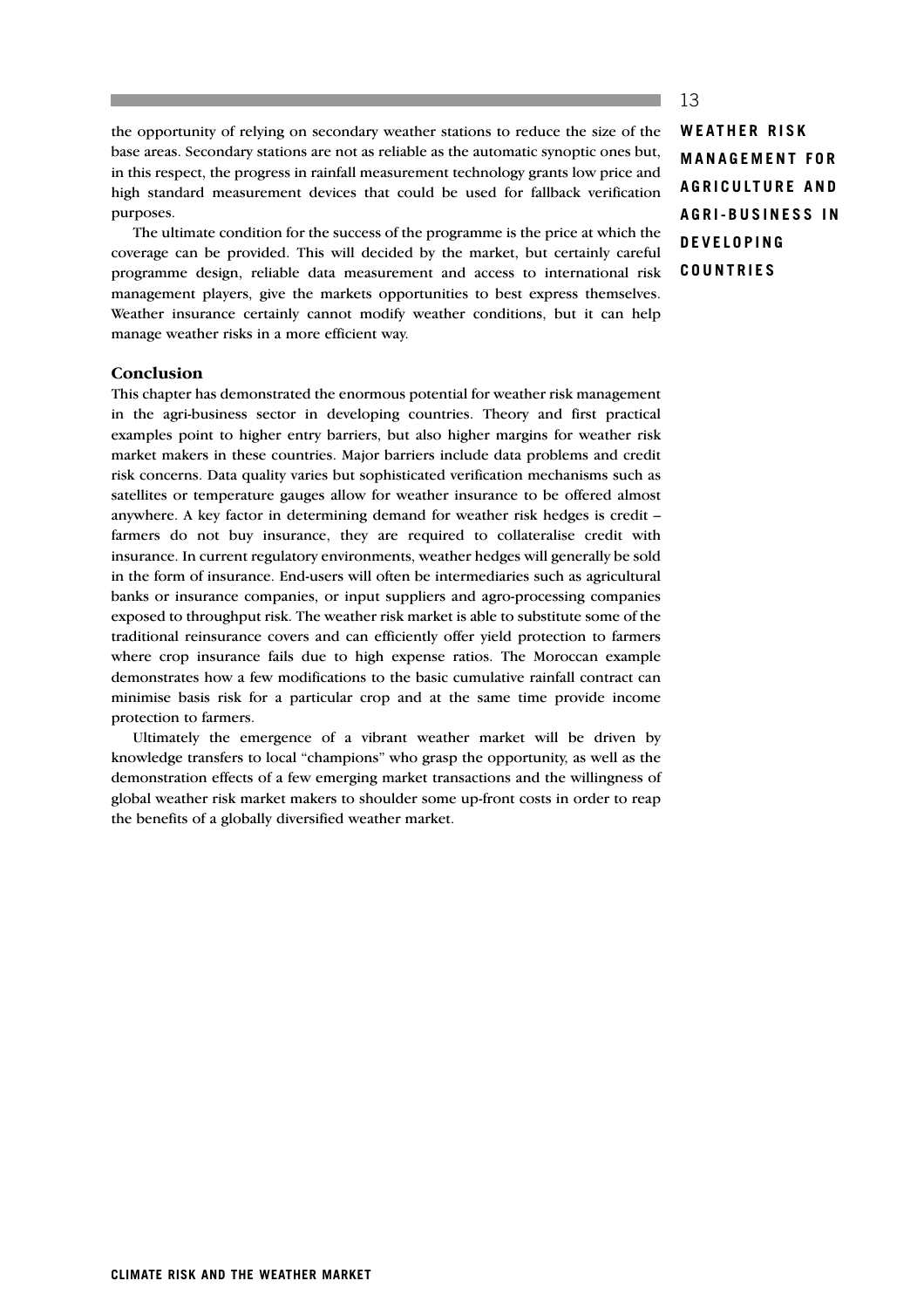| Hake (Namibia)<br>Sardine (Peru)<br>Meat production (Mongolia, Argentina)<br>Argentina, Uruguay: Milk production<br>Goats: cashmere (Mongolia)<br>Cattle and sheep (Morocco)<br>Livestock<br>Various crops - agricultural products fund (Argentina)<br>Note: These applications are based on proposals and expressions of interest by end-users and intermediaries.<br>RI for national emergency find for farmers (Mexico +<br>Cereals (Mexico, Romania, Morocco, Tunisia, Turkey)<br>Citrus Business Interruption INS (Caribbean)<br>Nicaragua: RI of national emergency fund<br>Input supplier insurance (Argentina)<br>RI of area-yield index (Argentina)<br>Agriculture/agri-business<br>AG and AGB (South Asia)<br>RI of AD INS (Argentina)<br>Table A1. Applications by sector and weather parameter<br>Crop production<br>Coffee (Brazil)<br>Cotton (Peru)<br>Sugar (Fiji)<br>Nicaragua)<br>Agribusiness<br>Insurance<br>Hurricane (wind speed and flooding)<br>S<br>Precipitation: Monsoon risk<br>Agriculture INS<br>Reinsurance<br>Temperature - Freeze<br>Precipitation + Temp<br>Temperature - Heat<br>Weather parameter<br>Sea Temperatures<br>Precipitation<br>Niño risk<br>ЯG<br>$\overline{\simeq}$ |  |                              |
|---------------------------------------------------------------------------------------------------------------------------------------------------------------------------------------------------------------------------------------------------------------------------------------------------------------------------------------------------------------------------------------------------------------------------------------------------------------------------------------------------------------------------------------------------------------------------------------------------------------------------------------------------------------------------------------------------------------------------------------------------------------------------------------------------------------------------------------------------------------------------------------------------------------------------------------------------------------------------------------------------------------------------------------------------------------------------------------------------------------------------------------------------------------------------------------------------------------------|--|------------------------------|
|                                                                                                                                                                                                                                                                                                                                                                                                                                                                                                                                                                                                                                                                                                                                                                                                                                                                                                                                                                                                                                                                                                                                                                                                                     |  |                              |
|                                                                                                                                                                                                                                                                                                                                                                                                                                                                                                                                                                                                                                                                                                                                                                                                                                                                                                                                                                                                                                                                                                                                                                                                                     |  | Fisheries/aquaculture        |
|                                                                                                                                                                                                                                                                                                                                                                                                                                                                                                                                                                                                                                                                                                                                                                                                                                                                                                                                                                                                                                                                                                                                                                                                                     |  |                              |
|                                                                                                                                                                                                                                                                                                                                                                                                                                                                                                                                                                                                                                                                                                                                                                                                                                                                                                                                                                                                                                                                                                                                                                                                                     |  |                              |
|                                                                                                                                                                                                                                                                                                                                                                                                                                                                                                                                                                                                                                                                                                                                                                                                                                                                                                                                                                                                                                                                                                                                                                                                                     |  | Shrimp farm (Honduras)       |
|                                                                                                                                                                                                                                                                                                                                                                                                                                                                                                                                                                                                                                                                                                                                                                                                                                                                                                                                                                                                                                                                                                                                                                                                                     |  |                              |
|                                                                                                                                                                                                                                                                                                                                                                                                                                                                                                                                                                                                                                                                                                                                                                                                                                                                                                                                                                                                                                                                                                                                                                                                                     |  | Shrimp disease risk (Belize) |
|                                                                                                                                                                                                                                                                                                                                                                                                                                                                                                                                                                                                                                                                                                                                                                                                                                                                                                                                                                                                                                                                                                                                                                                                                     |  |                              |
|                                                                                                                                                                                                                                                                                                                                                                                                                                                                                                                                                                                                                                                                                                                                                                                                                                                                                                                                                                                                                                                                                                                                                                                                                     |  |                              |
|                                                                                                                                                                                                                                                                                                                                                                                                                                                                                                                                                                                                                                                                                                                                                                                                                                                                                                                                                                                                                                                                                                                                                                                                                     |  |                              |
|                                                                                                                                                                                                                                                                                                                                                                                                                                                                                                                                                                                                                                                                                                                                                                                                                                                                                                                                                                                                                                                                                                                                                                                                                     |  |                              |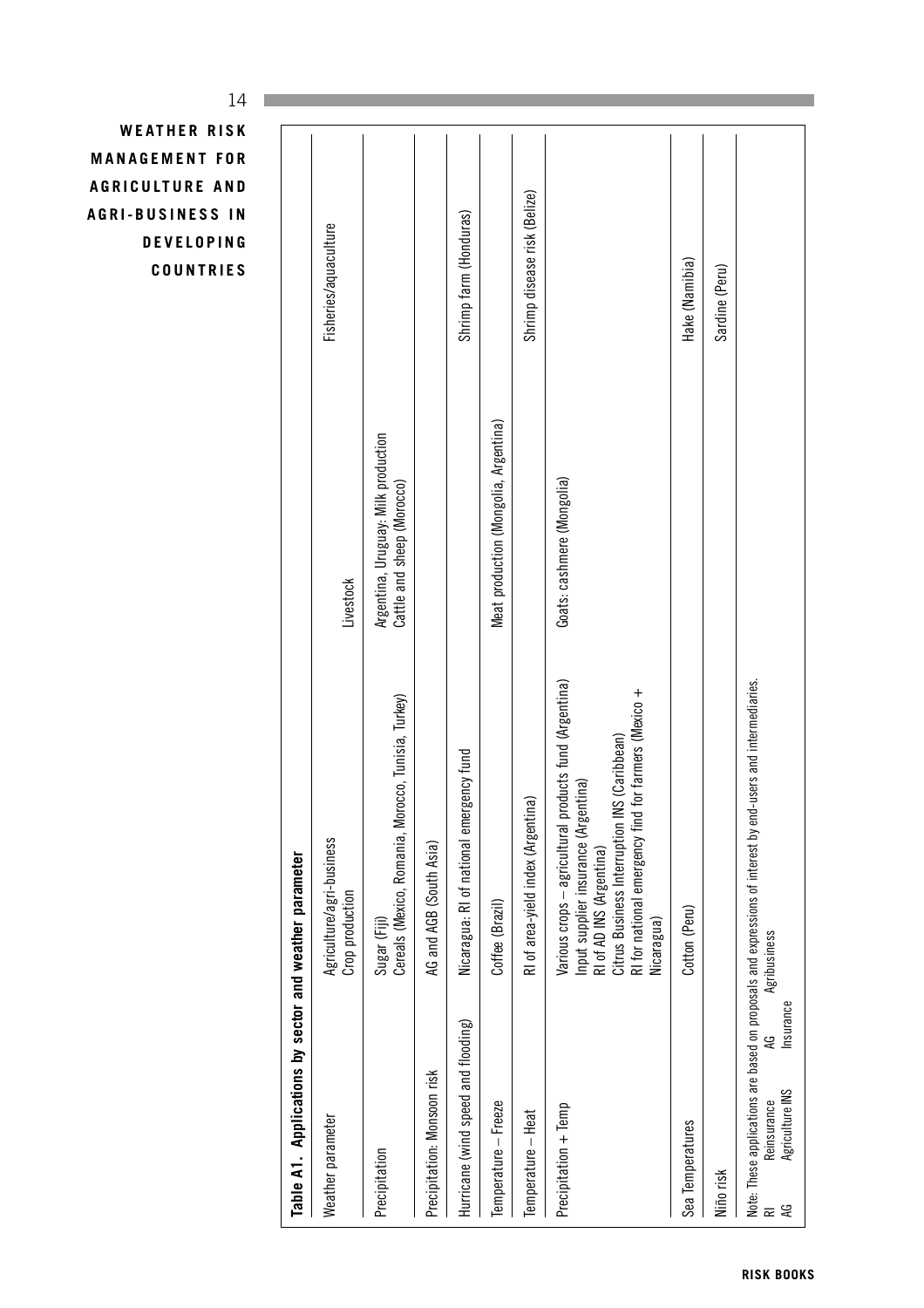**1** *The views expressed in this article are those of the authors alone and do not in any way reflect or engage World Bank or IFC policies. The authors would like to thank Luc Christiaensen for helpful comments and Rachid Guessous (MAMDA, Morocco) for valuable inputs.*

**2** *The World Bank groups countries into low-, middle-, and high-income categories on the basis of their gross national income per capita (gni-pc). In 2000, the cutoff levels for a low-income country were no more than US\$755, for a middle-income country at least US\$756 and no more than US\$9,265, and for a high-income country at least US\$9,266.*

**3** *Sub-Saharan Africa includes all of Africa except the five nations bordering the Mediterranean.*

**4** *SYNOP data is recorded at a specified time across the world. Formats are standardised by WMO.* 

**5** *Usually there is no bias in the data, as incentives were not skewed towards overor understating measurements.*

**6** *The OECD provides governments a forum in which to discuss and develop economic and social policy. Members are: Australia, Austria, Belgium, Canada, Czech Republic, Denmark, Finland, France, Germany, Greece, Hungary, Iceland, Ireland, Italy, Japan, Korea, Luxembourg, Mexico, Netherlands, New Zealand, Norway, Poland, Portugal, Slovak Republic, Spain, Sweden, Switzerland, Turkey, United Kingdom and the United States.* 

**7** *For example, weather stations in Saudi Arabia have an incentive to underreport temperatures once the measurements reach the vicinity of 50(C, which is the threshold that allows employees to stay home.* 

**8** *The International Rice Research Institute, for example, provides many developing countries with excellent data.*

**9** *Both Morocco's and Mexico's major agricultural banks tightened their lending policies in 2001-2. Insured or highly collateralised farmers (possibly with movable assets) will receive input credits.*

**10** *The weather risk market should be able to substitute weather contracts for business interruption insurance on more competitive terms, as they can price weather risk more precisely on standardised and transparent terms. More importantly, the weather market is hungry for diversification out of US temperature contracts and therefore quotes on a portfolio-adjusted basis that drives down premiums.*

**11** *Like other mining companies, Ashanti Goldfields (AGF) had hedged against falls in the gold price by contracting forward sales (or options) that locked-in the current price. In a falling market this strategy would protect revenue and profits, but in a rising market the hedge book became a liability. AGF's hedge book was unusually large, representing about 10 million ounces of gold. The counterparties in these derivatives transactions were 17 banks that were entitled to call in margin deposits once the negative value of the hedge book – or its 'replacement cost' at the current market price – exceeded US\$300 million.* 

*Following the gold price hike, the replacement cost of AGF's hedge book reached about US\$570 million at a gold price of US\$325 per ounce, requiring deposits of up to US\$270 million which the company was unable to find. AGF later reached an agreement with its counterparties.*

**12** *As an example, Table A1 lists a number of proposals and expressions of interest by end-users and intermediary related to IFC and World Bank work in various countries.*

**13** *After steady erosion throughout most of the 1990s, reinsurance rates had increased in almost all sectors at 2000 year-end renewals. Since January 1, 2001, the pace of reinsurance rate increases has accelerated.*

**14** *Revenue is calculated setting a fixed price of milling wheat at Dh250 per ton for the entire period.*

**WEATHER RISK MANAGEMENT FOR AGRICULTURE AND AGRI-BUSINESS IN DEVELOPING COUNTRIES**

#### **CLIMATE RISK AND THE WEATHER MARKET**